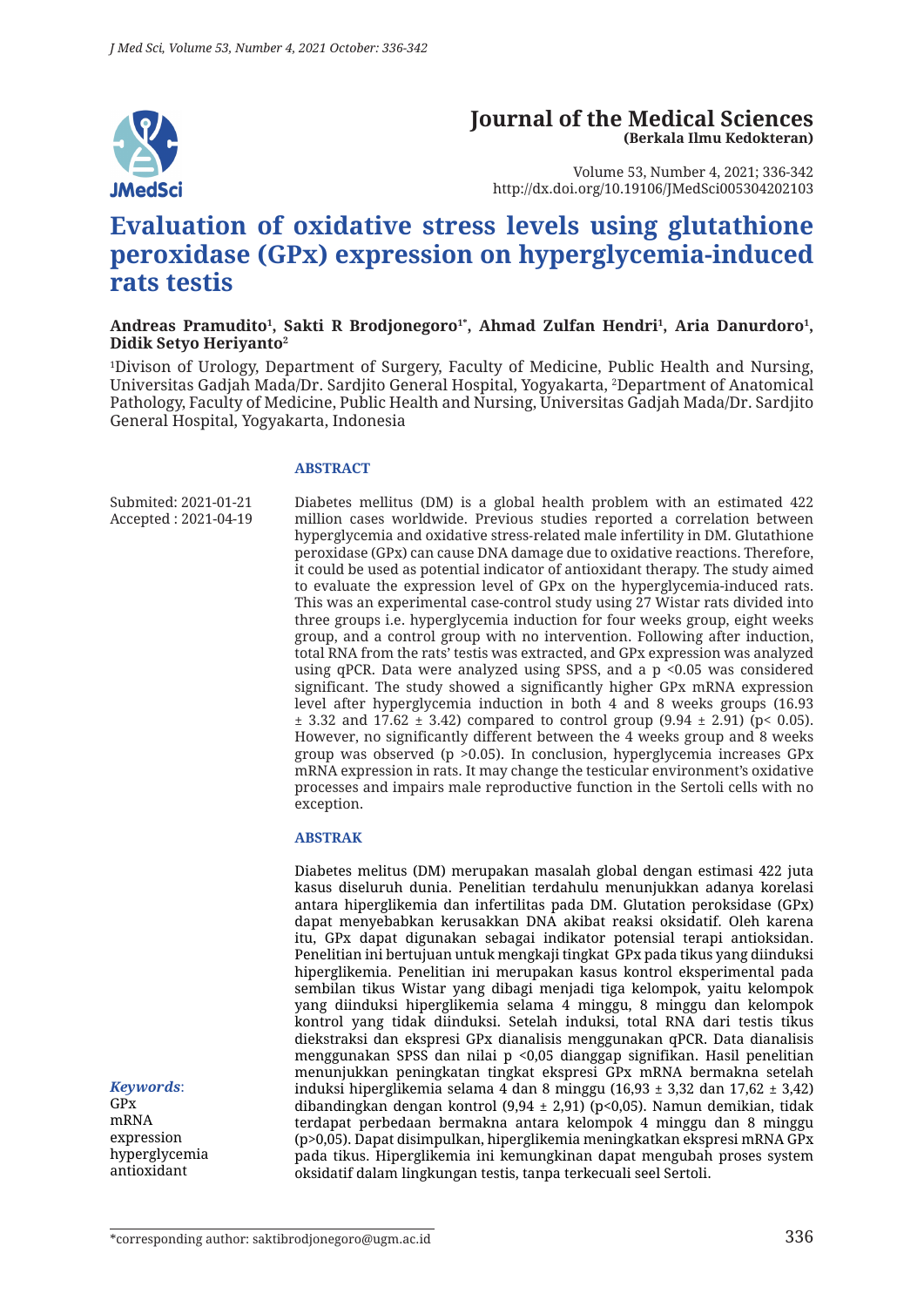# **INTRODUCTION**

Diabetes mellitus (DM) has been widely recognized as a global health problem due to high its prevalence. It was estimated that around 108 million of the population suffered from DM in 1980 and has increased more than 4 times in 2019 to 463 million cases. $1,2$ Diabetes mellitus is associated with the decrease of life expectancy by 10- 30 percent.1,3 Moreover, DM is also associated with the increase of infertility rate. The subfertile population in type 2 DM (T2DM) population is relatively higher than in normal population.<sup>3</sup> Several studies reported that there is a correlation between DM and poor sperm conventional parameter. Patients with type 1 DM (T1DM), several sperm abnormalities such as higher DNA fragmentation, mitochondrial DNA deletion, and low sperm motility were reported.3-8 The T2DM potentially reduce male fertility in the pretesticular, testicular, and post-testicular. On the pretesticular axis, T2DM is closely associated to obesity and overweight. These condition cause hyperleptinemia or decrease pulsatile secretion of GnRH, decrease Leydig cell function and decrease gonadotropins and testosterone serum levels.<sup>5-7</sup>

Hyperglycemia induce excessive production of reactive oxygen species (ROS) resulting in subfertile and infertile conditions in men with T2DM. High levels of ROS induce oxidative stress conditions in sperm quality and interfere with spermatogenesis. Glutathione peroxidase (GPx) is a mediator that plays a role in DNA damage due to oxidative reactions.4,5 The GPx exists in the cytosol as a homotetramer, and each subunit contains selenium atoms incorporated into catalytically active selenocysteine residues.6 The amino acid is spatially exposed to the protein with a flat lipophilic impression, allowing it to be oxidized by the hydroperoxide process.6

The GPx expression increase in diabetic rats' studies.4,5 In addition, GPx is highly expressed testicular tissue and could be used as Sertoli' functional parameter.<sup>9,10</sup> However, studies concerning the effect of hyperglycemia on GPx expression specifically in testicular rats is limited.

### **MATERIALS AND METHODS**

### **Study design and samples**

This was experimental case-control study conducted in the Integrated Research and Testing Laboratory, Universitas Gadjah Mada and Anatomical Pathology Laboratory, Faculty of Medicine, Public Health and Nursing, Universitas Gadjah Mada from May-June 2019. Twenty-seven male Wistar rats with 250-300 g body weight and 12- 16 weeks old were used in this study. The rats were divided into three groups with nine rats in each group. Group 1 was induced for hyperglycemia using streptozotocin for four weeks; group 2 was induced for eight weeks using the same dose of streptomycin and group 3 as control group with no intervention. All rats were maintained according to the Australian Animal Research Review Panel (ARRP) guideline.

# **Ethical considerations**

The study was approved by the Medical and Health Research Ethics Committee, Faculty of Medicine, Public Health and Nurshing, Universitas Gadjah Mada/Dr. Sardjito General Hospital, Yogyakarta (No. KE/FK/0628/EC/2019).

### **Streptozotocin induction**

One week after adaptation and fasting for one night, the rats were induced by streptozotocin (STZ) at a dose of 40 mg/kgBW. Three days after induction, the blood glucose level was measured using a One Touch Basic blood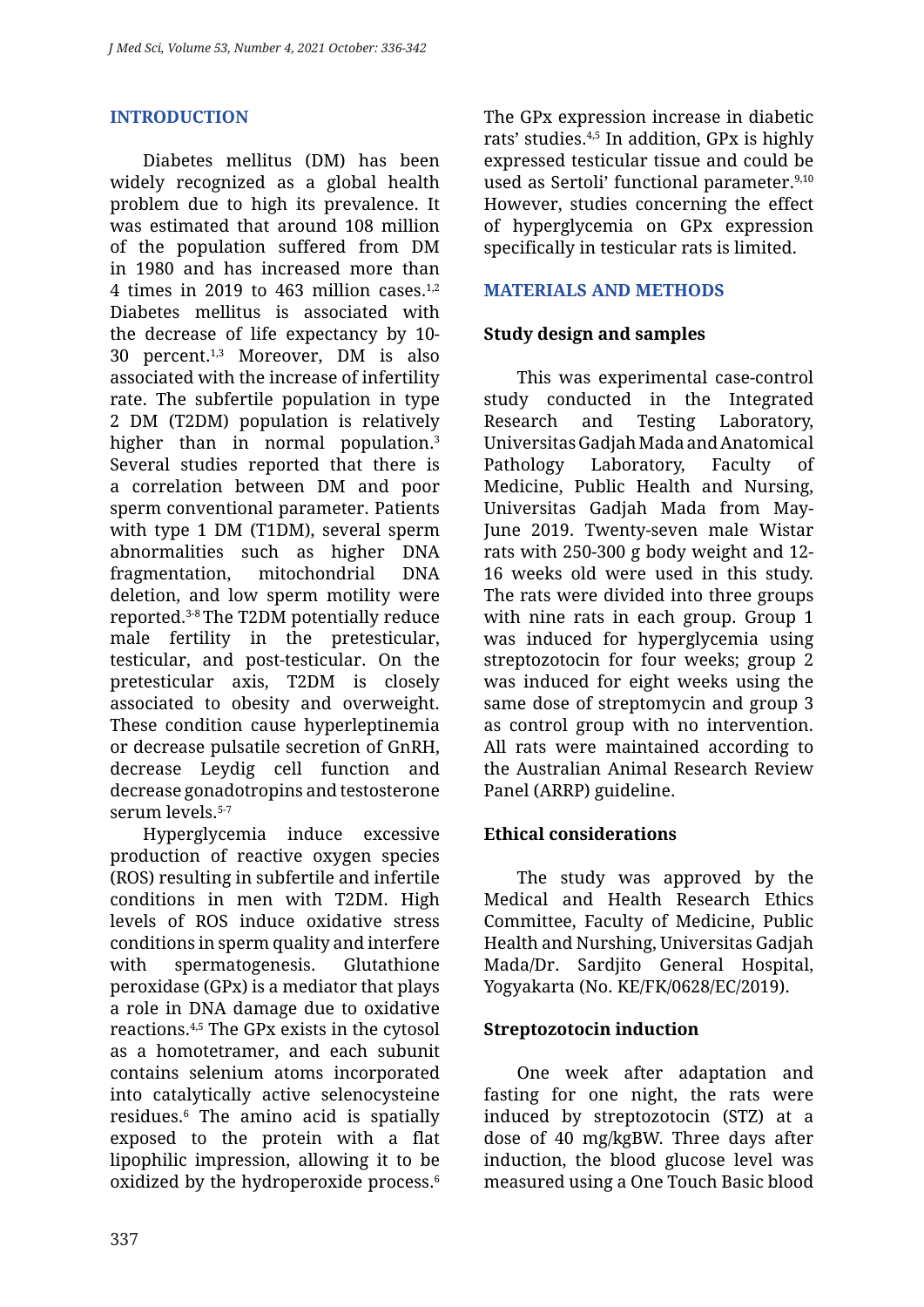glucose monitoring system to confirm STZ injection-induced hyperglycemia. The rats with a blood glucose level ≥ 280 mg/dL would be considered hyperglycemia and included in the study. If the rats died, the cause of death was documented whether it was hypoor hyperglycemia. The mortality ratio caused by STZ induction is around 10- 15% of the study population.

#### **GPx expression analysis**

A unilateral orchidectomy on the included rats was conducted. Fifteen mg of tissue was extracted for total RNA using Total RNA Mini Kit FavorPrep™ (Favorgen, Taiwan). Quantitative PCR was performed using the KAPA SYBR® FAST qPCR Kit (Sigma Aldrich, USA) with the following primer *GPx*: forward primer-CGCCAAGAACGAAGAGATTC and reverse primer-CAACATCGTTGCGACACAC using the DT lite qPCR System. Glyceraldehyde 3-phosphate dehydrogenase (GAPDH) was used as internal control: forward primer-CATGTTCGTCATGGGTGTGAACCA and reverse primer-AGTGATGGCATGGACTGTGGTCAT. **Statistical analysis**

Data were analyzed using SPSS version 15.0. The data were first tested for homogeneity using Levene's test and normality using Shapiro-Wilk test. If the data was normally distributed, the parametric test was conducted using two-way Anova and if found statistically significant was continued with the Duncan test. If the data was not normally distributed, a non-parametric test was conducted using Kruskall-Wallis test and if found significant, continued with Mann-Whitney U test. A p value < 0.05 was considered significant.

#### **RESULTS**

Three groups of rats based on hyperglycemia duration were analyzed the GPx mRNA expression levels using the qPCR method. Diabetic rats after successful induction showed specifically diabetic's symptoms such as polyuria and polydipsia. A significantly higher GPx expression level after hyperglycemia induction in both 4 and 8 weeks groups (16.93  $\pm$  3.32 and 17.62  $\pm$ 3.42) compared to control group  $(9.94 \pm 1)$ 2.91) was observed ( $p$ < 0.05). However, no significantly different between the 4 weeks group and 8 weeks group was observed ( $p > 0.05$ ). It was indicated prolonged hyperglycemia conditions did not significantly increase the GPx expression (FIGURE 1).



FIGURE 1. GPx expression among groups. Mann-Whitney U test; \*p<0.05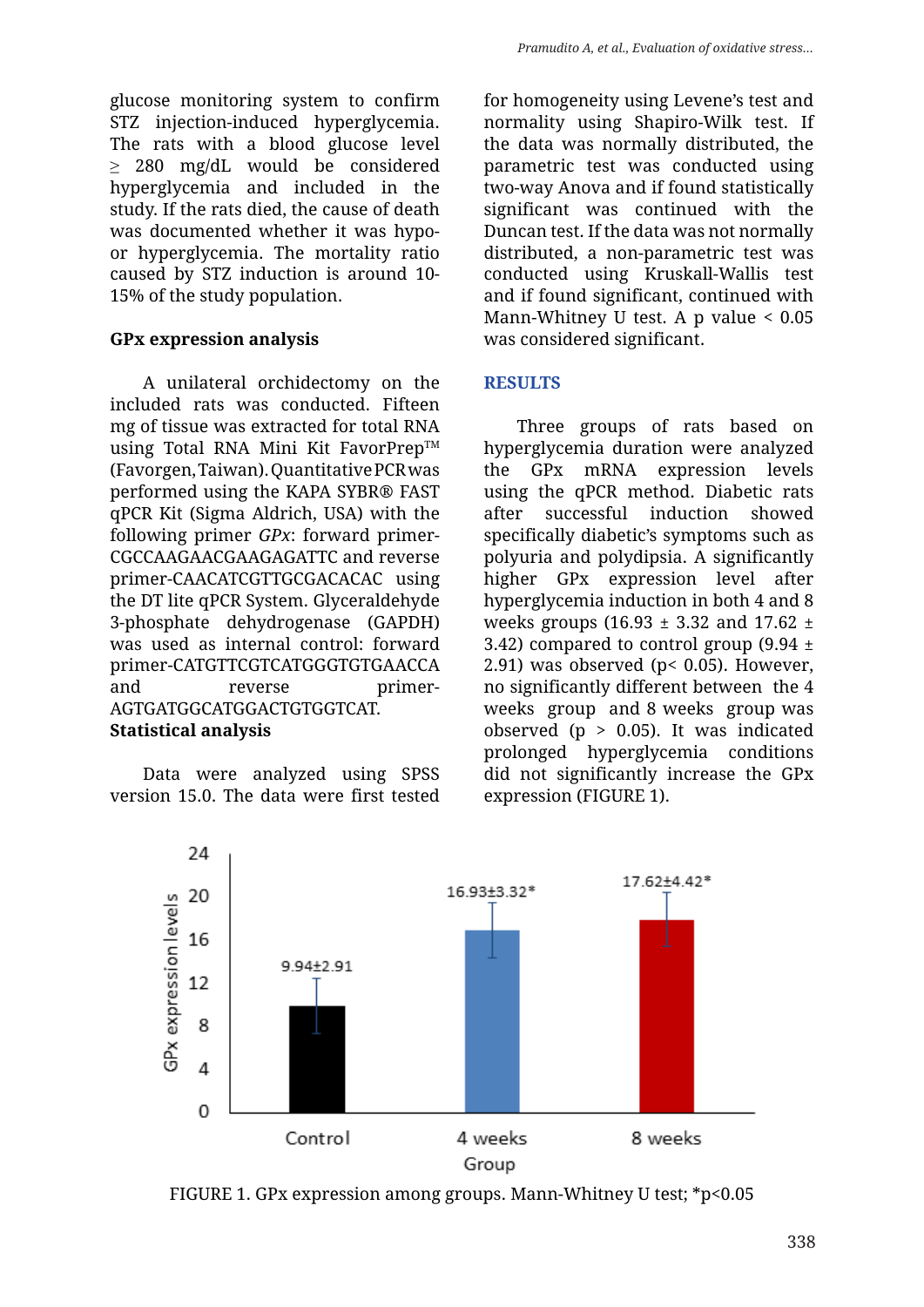# **DISCUSSION**

Although it is suggested that hyperglycemia may affect sperm conventional parameter, however the association between key indicator of oxidative stress and hyperglycemia is still controversial. $4-8$  In this study, testicular GPx expression as the indicator for increased oxidative stress in diabeticrendered rats was investigated. All of the hyperglycemia-induced groups had an increase of GPx expression compared to control rats.

Glucose metabolism in the Sertoli cells of the testis involves a comprehensive system. In the end, glucose will be converted into pyruvate and then lactate, which has an essentially active role in the spermatogenesis process. This Sertoli metabolism is also known to be the center of the spermatogenesis process.11 The lactate will be excreted as an essential metabolite in the formation and duplication of germ cells, a mechanism that plays a role in supplying high amounts of lipids in cell wall synthesis. This process is modulated by lactate dehydrogenase A (LDHA) expression.12 The LDHA at high levels is pro-oxidative that has similar properties to ROS.

Reactive oxygen species may directly destroy sperm DNA by attacking purine and pyrimidine bases. It can also initiate apoptosis in sperm, causing the activation of caspase enzymes to degrade sperm DNA.<sup>13</sup> However, the body is equipped with a set of defense systems to ward off free radicals or oxidants to limit the damage caused by free radicals. These antioxidant defense systems include the superoxide dismutase (SOD) found in mitochondria and cytosol, GPx, glutathione reductase (GR), and catalase.14 These defense systems work in several ways, including direct interaction with free radicals, oxidants, or single oxygen, preventing the formation of reactive oxygen compounds, or changing reactive compounds to become less reactive.14,15 But under certain circumstances, the production of free radicals or reactive oxygen compounds can exceed the body's defense system, a condition known as oxidative stress.13,16 Under oxidative stress conditions, free radicals will cause lipid peroxidation of cell membranes and damage the cell membrane organization. The cell membrane is vital for receptor and enzyme function, so the peroxidation of cell membrane lipids by free radicals can result in a total loss of cellular function.13

In men, oxidative stress is thought to be one of the factors that can cause decreased testosterone function. The increase in nitric oxide (NO), which is often associated with an increase in lipid peroxidase in various types of stress, causes a decrease in testosterone secretion.15 In oxidative stress conditions, the average balance between the production of free radicals or reactive oxygen compounds with the body's natural antioxidant ability to eliminate them is disrupted, affecting the standard chain of oxidation-reduction ultimately causes oxidative tissue damage. This tissue damage also depends on several factors, including molecular targets, the level of stress that occurs, the mechanisms involved, and the system's timing and nature being attacked.<sup>17</sup>

The apoptosis process is controlled by various levels of cell signals, which can come from extrinsic or intrinsic triggers. Included in extrinsic signaling which includes hormones, growth factors, NO, and cytokines. All these signals must be able to penetrate the plasma membrane or be transduced to cause a response. The intrinsic apoptosis signal is a cell-initiated response to stress and can eventually result in cell death. Glucocorticoid binding to nuclear receptors, heat, radiation, nutritional deficiencies, viral infections, and hypoxia are conditions that can cause the release of intrinsic apoptotic signals through cell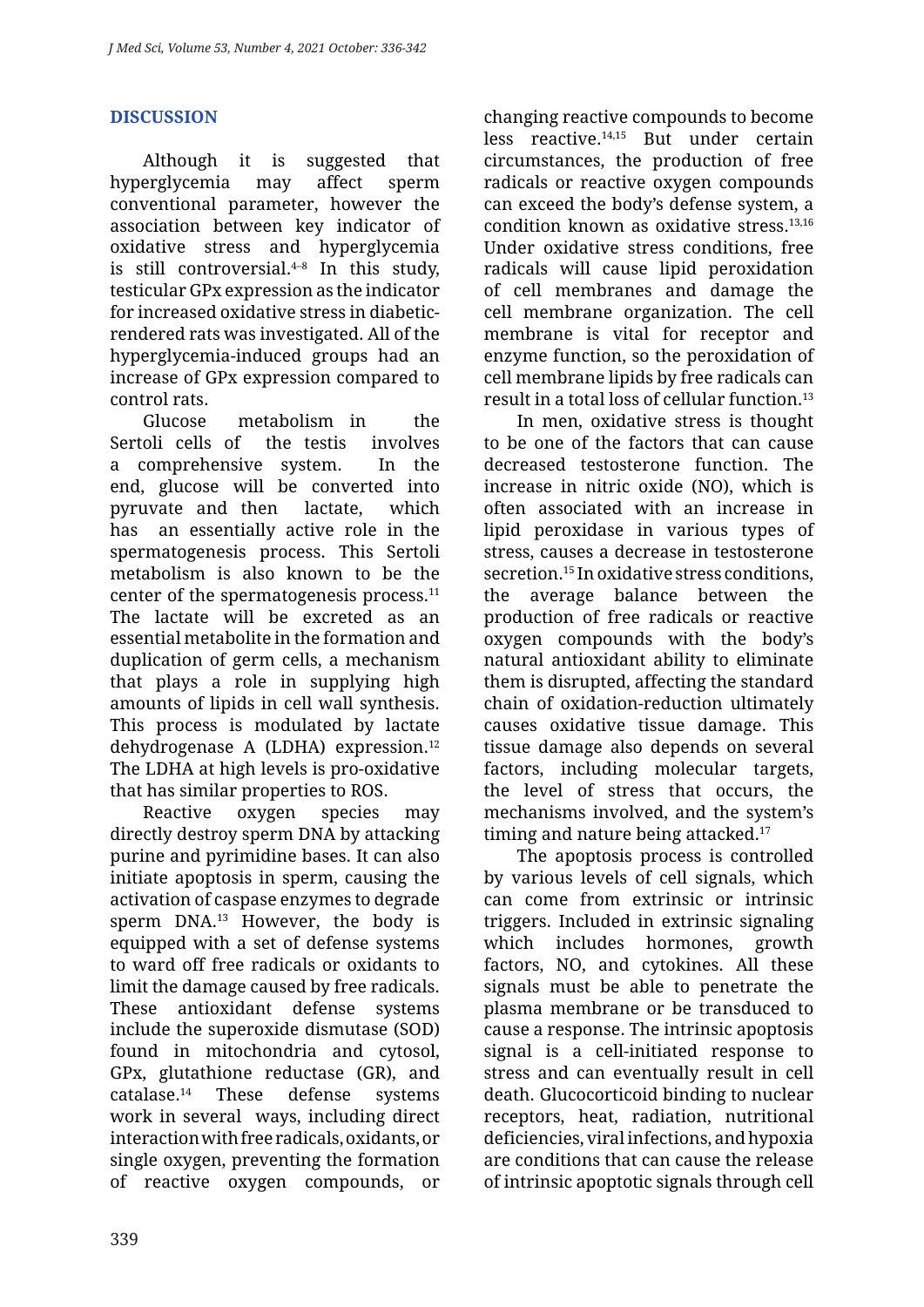damages oxidative stress conditions, the average balance between the production of free radicals or reactive oxygen compounds with the body's natural antioxidant ability to eliminate them is disrupted, affecting the standard chain of oxidation-reduction ultimately causes oxidative tissue damage. This tissue damage also depends on several factors, including molecular targets, the level of stress that occurs, the mechanisms involved, and the system's timing and nature being attacked.13,16

In these parts of the spermatozoa, main oxidative defense enzymes, SOD, GPxs, GR are very important. The GPxs and GR have a unique role in semen. The results of a study by Alvarez and colleagues showed increased membrane damage after the addition of mercapto succinate inhibitors. The complete glutathione system includes a complex set of biochemical reactions. In brief, GPx catalyzes the reduction of organic and inorganic hydroperoxides, with glutathione as the reduction equivalent, through the action of GPx. GR acts to restore glutathione to its reduced form. GPxs are enzymes with various families and differences in their properties. Intracellular GPx-1 is almost ubiquitous. In sperm and the genital tract, GPX-1 has a direct association with sperm motility.15,18 GPx is highly expressed in several previous studies involving testicular tissue and could be used as Sertoli' functional parameter.<sup>9,10,19</sup>

Increased expression of GPx in this study may indicate that the Sertoli cells have an internal compensation system, and this increase may indicate that antioxidants have a therapeutic opportunity to prevent DNA damage due to exposure to hyperglycemic conditions. In this study, GPx expression was observed to increase significantly in the first four weeks. Then the increase slowed down. This study can be evidence that the provision of synergistic antioxidant therapy with GPx can provide a therapeutic and preventive effect on sperm DNA damage in the spermatogenesis process.

# **CONCLUSION**

In conclusion, there is an increase in the expression of GPx on hyperglycemiainduce rats' testis indicating that hyperglycemia can change the oxidative system processes in the Sertoli cells. If this oxidative process continues, it can result in defragmentation of DNA, causing cell death, and the spermatogenesis process fails. The GPx could be used as an indicator for antioxidant therapy on the fertility due to hyperglycemia.

# **ACKNOWLEDGEMENT**

The authors have no conflicts of interest to declare. All co-authors have seen and agree with the contents of the manuscript and there is no financial interest to report. We certify that the submission is original work and is not under review at any other publication. We would like to thank everyone who has helped in carrying out this research until the completion of the process.

# **REFERENCES**

- 1. NCD Risk Factor Collaboration (NCD-RisC). Worldwide trends in diabetes since 1980: a pooled analysis of 751 population-based studies with 4.4 million participants. Lancet 2016; 387(10027):1513-30. https://doi.org/10.1016/S0140- 6736(16)00618-8
- 2. Saeedi P, Petersohn I, Salpea P, Malanda B, Karuranga S, Unwin N, *et al*. On behalf of the IDF Diabetes Atlas Committee. Global and regional diabetes prevalence estimates for 2019 and projections for 2030 and 2045: Results from the International Diabetes Federation Diabetes Atlas. Diabetes Res Clin Pract 2019;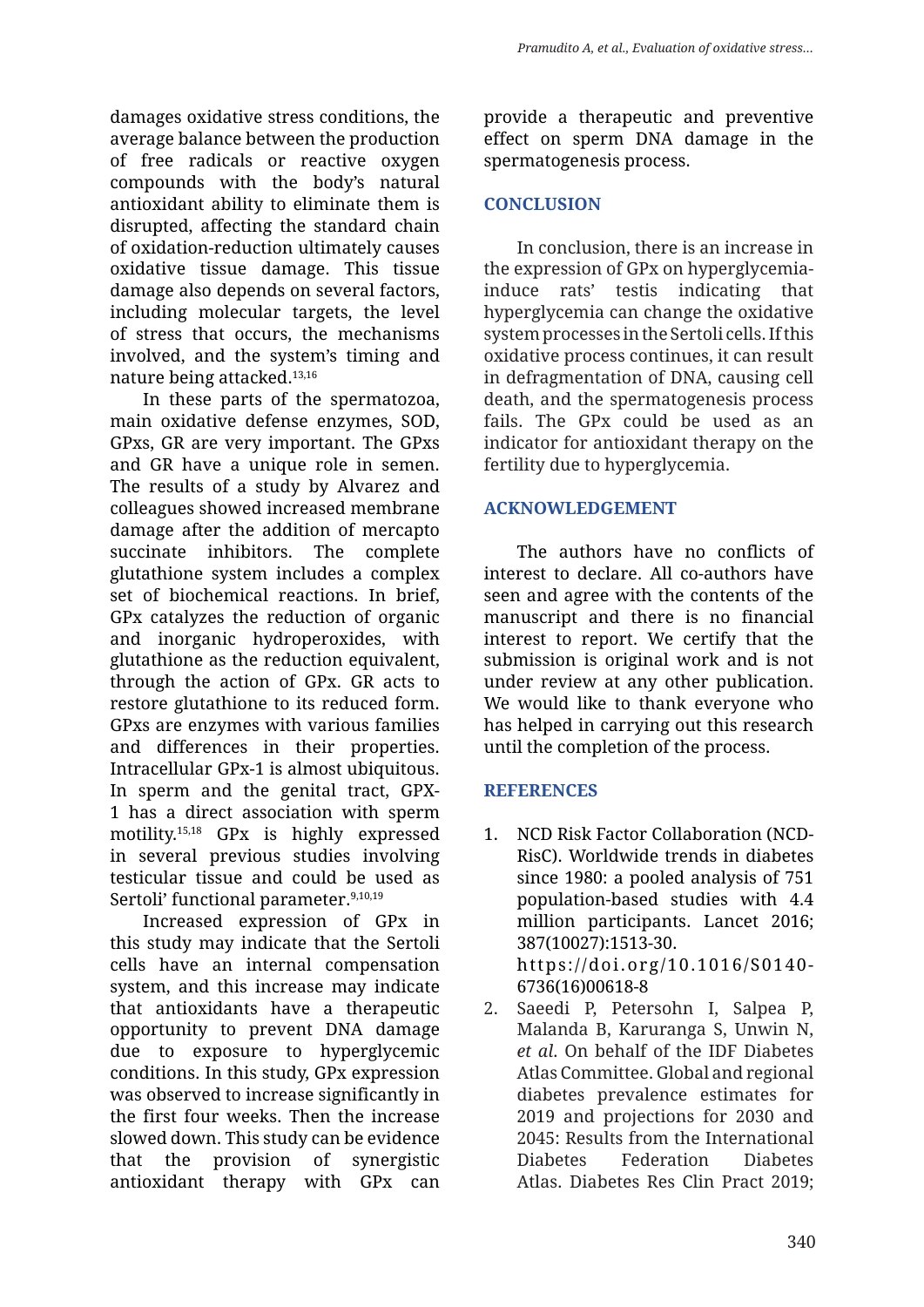157:107843. https://doi.org/10.1016/j. diabres.2019.107843

3. Hwang TIS, Tsai TF, Lin YC, Chiang HS, Chang LS. A survey of erectile dysfunction in Taiwan: use of the erection hardness score and quality of erection questionnaire. J Sex Med 2010; 7(8):2817-24. https://doi.org/10.1111/j.1743-

6109.2010.01837.x

4. Samadian Z, Tofighi A, Razi M, Tolouei Azar J, Pakdel FG. Moderate-intensity exercise training ameliorates the diabetessuppressed spermatogenesis and improves sperm parameters: insole and simultaneous with insulin. Andrologia 2019; 51(11):1-11.

https://doi.org/10.1111/and.13457

5. Roessner C, Paasch U, Kratzsch J, Glander HJ, Grunewald S. Sperm apoptosis signalling in diabetic men. Reprod Biomed Online 2012; 25(3):292-9. https://doi.org/10.1016/j.

rbmo.2012.06.004

- 6. Lao-Ong T, Chatuphonprasert W, Nemoto N, Jarukamjorn K. Alteration of hepatic glutathione peroxidase and superoxide dismutase expression in streptozotocin-induced diabetic mice by berberine. Pharm Biol 2012; 50(8):1007-12. https://doi.org/10.3109/13880209.201 2.655377
- 7. Bhattacharya SM, Ghosh M, Nandi N. Diabetes mellitus and abnormalities in semen analysis. J Obstet Gynaecol Res 2014; 40(1):167-71.

https://doi.org/10.1111/jog.12149

8. Abd El-Twab SM, Mohamed HM, Mahmoud AM. Taurine and pioglitazone attenuate diabetesinduced testicular damage by abrogation of oxidative stress and upregulation of the pituitary-gonadal axis. Can J Physiol Pharmacol 2016; 94(6):651-61.

https://doi.org/10.1139/cjpp-2015-0503

9. Aitken RJ, Roman SD. Antioxidant systems and oxidative stress in the testes. Oxid Med Cell Longev 2008; 1(1):15-24.

https://doi.org/10.4161/oxim.1.1.6843

- 10. Ernawati, I'tishom R, Sudjarwo SA. Role of MDA, SOD and GPx expression on protective mechanism of xanthone against 2-methoxyethanoldecreased number of sertoli cell in mice. Interciencia J 2020; 45(1):104-14.
- 11. Carpino A, Rago V, Guido C, Casaburi I, Aquila S. Insulin and IR-**β** in pig spermatozoa: A role of the hormone in the acquisition of fertilizing ability. Int J Androl 2010; 33(3):554-62. https://doi.org/10.1111/j.1365- 2605.2009.00971.x
- 12. DeFronzo RA, Ferrannini E, Groop L, Henry RR, Herman WH, Holst JJ, *et al.* Type 2 diabetes mellitus. Nat Rev Dis Prim 2015; 1:15019.

https://doi.org/10.1038/nrdp.2015.19

13. Ding GL, Liu Y, Liu ME, Pan JX, Guo MX, Sheng JZ, *et al.* The effects of diabetes on male fertility and epigenetic regulation during spermatogenesis. Asian J Androl 2015; 17(6):948-53.

https://doi.org/10.4103/1008-682X.150844

- 14. Viloria T, Meseguer M, Martínez-Conejero JA, O'Connor JE, Remohí J, Pellicer A, *et al.* Cigarette smoking affects specific sperm oxidative defenses but does not cause oxidative DNA damage in infertile men. Fertil Steril 2010; 94(2):631-7. https://doi.org/10.1016/j. fertnstert.2009.03.024
- 15. Zhang JX, Wang ZM, Zhang JJ, Zhu LL, Gao XF, Chen SL. Association of glutathione peroxidase-1 (GPx-1) rs1050450 Pro198Leu and Pro197Leu polymorphisms with cardiovascular risk: a meta-analysis of observational studies. J Geriatr Cardiol 2014; 11(2):141-50. https://doi.org/10.3969/j.issn.1671- 5411.2014.02.003
- 16. Omolaoye Temidayo S, Du Plessis